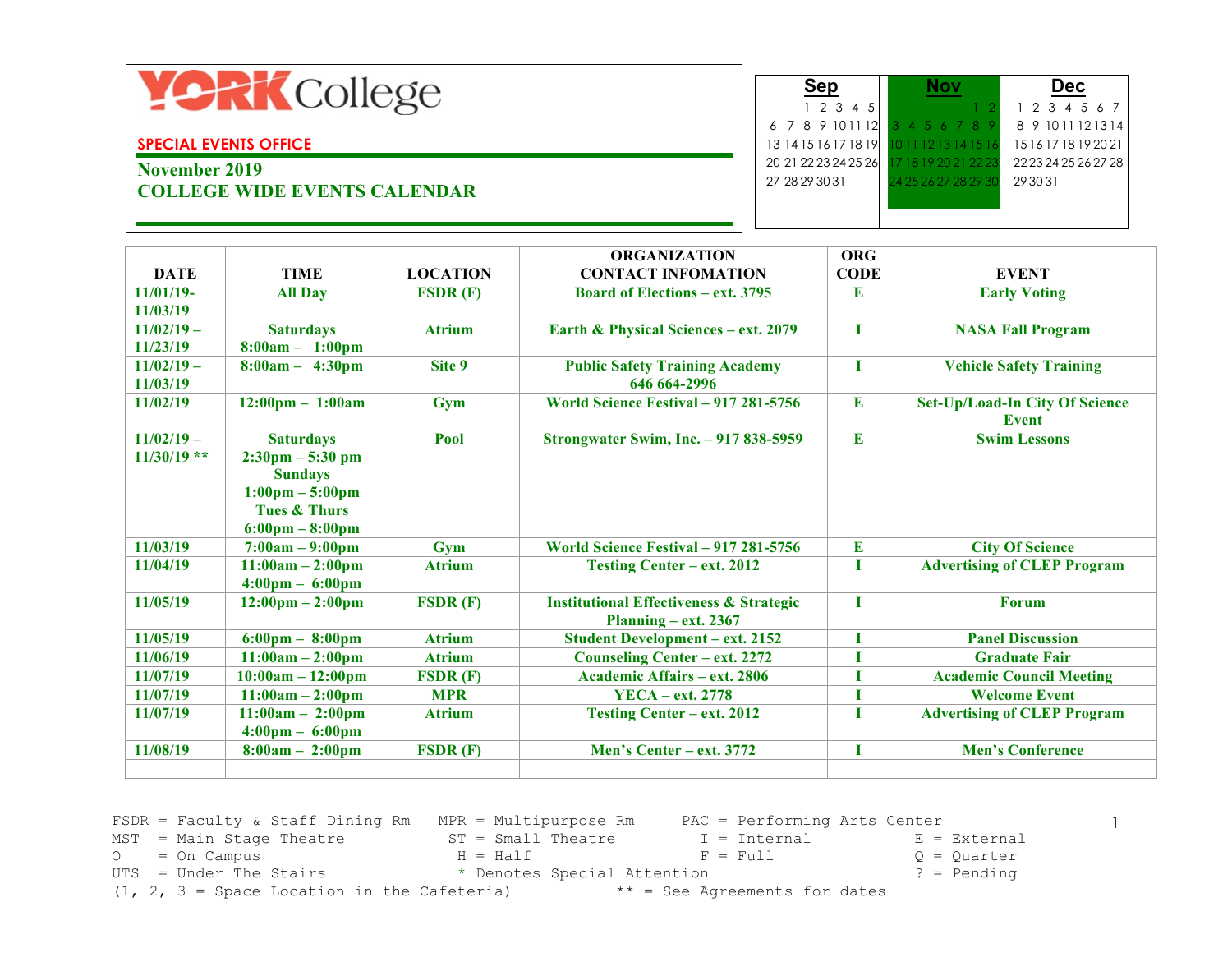

#### **SPECIAL EVENTS OFFICE**

# **November 2019 COLLEGE WIDE EVENTS CALENDAR**

|                      |                      | Dec.                 |
|----------------------|----------------------|----------------------|
| 12345                |                      | 1 2 3 4 5 6 7        |
| 6 7 8 9 10 11 12     | 3 4 5 6 7 8          | 8 9 10 11 12 13 14   |
| 13 14 15 16 17 18 19 | 12 13 14 15 16       | 15161718192021       |
| 20 21 22 23 24 25 26 | 17 18 19 20 21 22 23 | 22 23 24 25 26 27 28 |
| 27 28 29 30 31       | 24 25 26 27 28 29 30 | 29 30 31             |
|                      |                      |                      |
|                      |                      |                      |

|              |                                    |                             | <b>ORGANIZATION</b>                                | <b>ORG</b>  |                                                 |
|--------------|------------------------------------|-----------------------------|----------------------------------------------------|-------------|-------------------------------------------------|
| <b>DATE</b>  | <b>TIME</b>                        | <b>LOCATION</b>             | <b>CONTACT INFOMATION</b>                          | <b>CODE</b> | <b>EVENT</b>                                    |
| 11/08/19     | $2:00 \text{pm} - 4:00 \text{pm}$  | <b>MPR</b>                  | <b>Human Resources - ext. 2135</b>                 | Т           | <b>Training Session</b>                         |
| 11/09/19     | $8:00am - 4:00pm$                  | Gym                         | <b>Girls Catholic High School Athletic</b>         | E           | <b>NYSCHSAA Volleyball State</b>                |
|              |                                    |                             | <b>Association - 917 301-6337</b>                  |             | Championship                                    |
| $11/09/19 -$ | $8:00am - 4:30pm$                  | Site 9                      | <b>Public Safety Training Academy</b>              |             | <b>Vehicle Safety Training</b>                  |
| 11/10/19     |                                    |                             | 646 664-2996                                       |             |                                                 |
| 11/10/19     | $9:00am - 3:00pm$                  | <b>Atrium/FSDR (F)</b>      | Admissions – ext. 2178                             | I           | <b>Annual Open House</b>                        |
| 11/11/19     | $3:00 \text{pm} - 9:00 \text{pm}$  | FSDR(F)                     | Academic Affairs – ext. 2781                       |             | <b>Italian Heritage &amp; Culture Reception</b> |
| 11/12/19     | $12:00 \text{pm} - 2:00 \text{pm}$ | <b>Atrium</b>               | <b>Student Government Association- ext. 2936</b>   |             | <b>ECO Harvest Festival Day</b>                 |
|              | $5:00 \text{pm} - 7:00 \text{pm}$  |                             |                                                    |             |                                                 |
| 11/12/19     | $5:00 \text{pm} - 7:30 \text{pm}$  | FSDR(F)                     | <b>TRIO</b> – ext. 2426                            |             | <b>Karaoke Night</b>                            |
| 11/13/19     | $8:00am - 12:00pm$                 | <b>MPR</b>                  | $SEEK - ext. 2673$                                 |             | <b>Guidance Counselor Reception</b>             |
| 11/13/19     | $12:00 \text{pm} - 2:00 \text{pm}$ | FSDR(F)                     | <b>Institutional Effectiveness &amp; Strategic</b> |             | <b>Forum</b>                                    |
|              |                                    |                             | Planning – ext. $2367$                             |             |                                                 |
| 11/14/19     | $12:00 \text{pm} - 2:00 \text{pm}$ | FSDR(F)                     | $SEEK - ext. 2673$                                 |             | <b>Great Profile Pics</b>                       |
| 11/14/19     | $4:00 \text{pm} - 1:00 \text{am}$  | Gym                         | <b>Student Government Association/Inter-</b>       | Т           | <b>Homecoming Tip-Off</b>                       |
|              |                                    |                             | Collegiate Athletics & Recreation – ext. 5233      |             |                                                 |
| 11/15/19     | $11:00am - 2:00pm$                 | <b>Atrium</b>               | <b>Testing Center - ext. 2012</b>                  |             | <b>Advertising of CLEP Program</b>              |
| 11/17/19     | $9:00am - 5:00pm$                  | Gym                         | <b>NYC Dept. of Education/PSAL</b>                 | E           | <b>PSAL Girls Volleyball Playoff</b>            |
|              |                                    |                             | 718 707-4204                                       |             |                                                 |
| 11/18/19     | $11:00am -$<br>3:00 <sub>pm</sub>  | FSDR(F)                     | <b>Institutional Advancement - ext. 3756</b>       |             | <b>Stewardship Event</b>                        |
| 11/18/19     | $6:00 \text{pm} - 9:00 \text{pm}$  | FSDR(F)                     | Performing & Fine Arts – ext. 2412                 |             | <b>Rehearsal</b>                                |
| 11/19/19     | $12:00 \text{pm} - 2:00 \text{pm}$ | $\textbf{FSDR}(\textbf{F})$ | Office of Admissions – ext. 2178                   |             | <b>International Week Event</b>                 |
| 11/19/19     | $6:00 \text{pm} - 9:00 \text{pm}$  | $\textbf{FSDR}(\textbf{F})$ | Performing & Fine Arts - ext. 2412                 |             | <b>Senior Recital</b>                           |
| 11/20/19     | $12:00 \text{pm} - 1:00 \text{pm}$ | <b>Atrium</b>               | <b>Counseling Center - ext. 2297</b>               |             | <b>One Minute Happiness Series</b>              |
| 11/21/19     | $11:00am - 2:00mm$                 | FSDR(F)                     | Career Services – ext. 2769                        |             | <b>Career Fair</b>                              |

FSDR = Faculty & Staff Dining Rm MPR = Multipurpose Rm PAC = Performing Arts Center MST = Main Stage Theatre  $ST = Small$  Theatre  $I = Internal$   $E = External$ <br>  $O = On$  Campus  $H = Half$   $S = Fall$   $S = Paul$   $R = Full$   $Q = Quarter$  $O = On \text{ Campus}$   $H = Half$   $F = Full$   $Q = Quarterly$ UTS = Under The Stairs \* Denotes Special Attention ? = Pending (1, 2, 3 = Space Location in the Cafeteria)  $**$  = See Agreements for dates

2